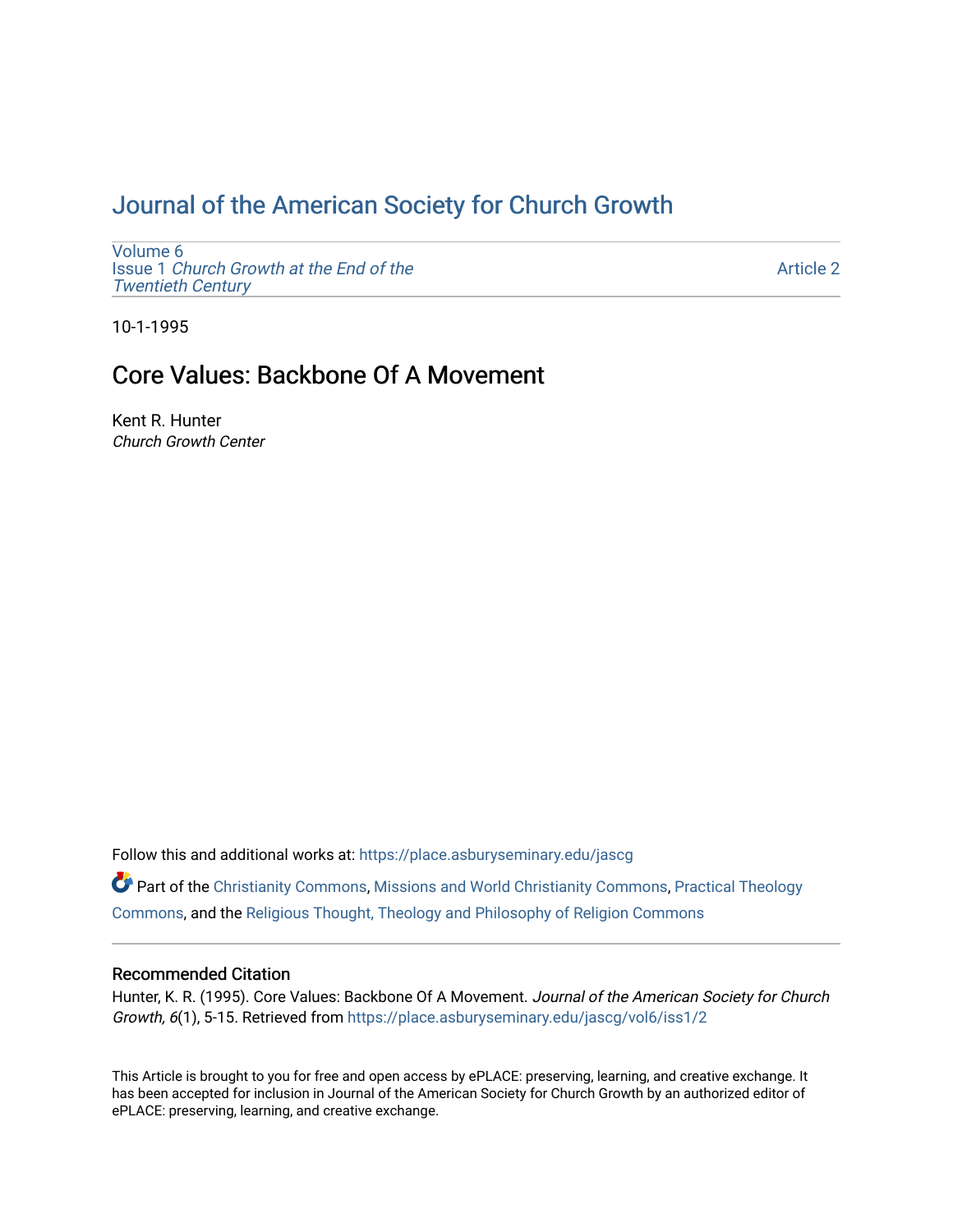## Kent R. Hunter

In the spring 1995 issue of the magazine Strategies for Today's Leader, we reprinted an article from The Church Growth Digest. This magazine, published by the British Church Growth Association, carried the article, "Prayer and Church Growth: Whatever Happened to Peter Wagner?" This article, written by Peter Wagner, was his answer to the question raised by many people in the subtitle.

It is my presupposition that the Church Growth Movement is alive and well, even though it has proliferated and expanded multi-culturally, multi-denominationally, and internationally. The article begs the question of a communication gap, a weakness suffered by the Movement. It also carries a powerful message: not so much in what Peter says, but the fact that he makes a public confession. The medium is the message. The leaders of movements need to continually communicate with constituents, followers, and other interested people, to let then know they still have the passion they experienced years ago.

In this article, Wagner proclaims his focus is still the same: world evangelization. Then he lists the various research agendas he has pursued under that passion. He lists theological education by extension, pastoral leadership, spiritual gifts, the homogeneous unit principle, the people group approach to world evangelization, modality-sodality theory, evangelization and social responsibility, and church planting. He then explains that his most recent research agenda has been in the spiritual dimensions of church growth through signs and wonders and the focus on prayer. Wagner sees all of these agendas as a means towards the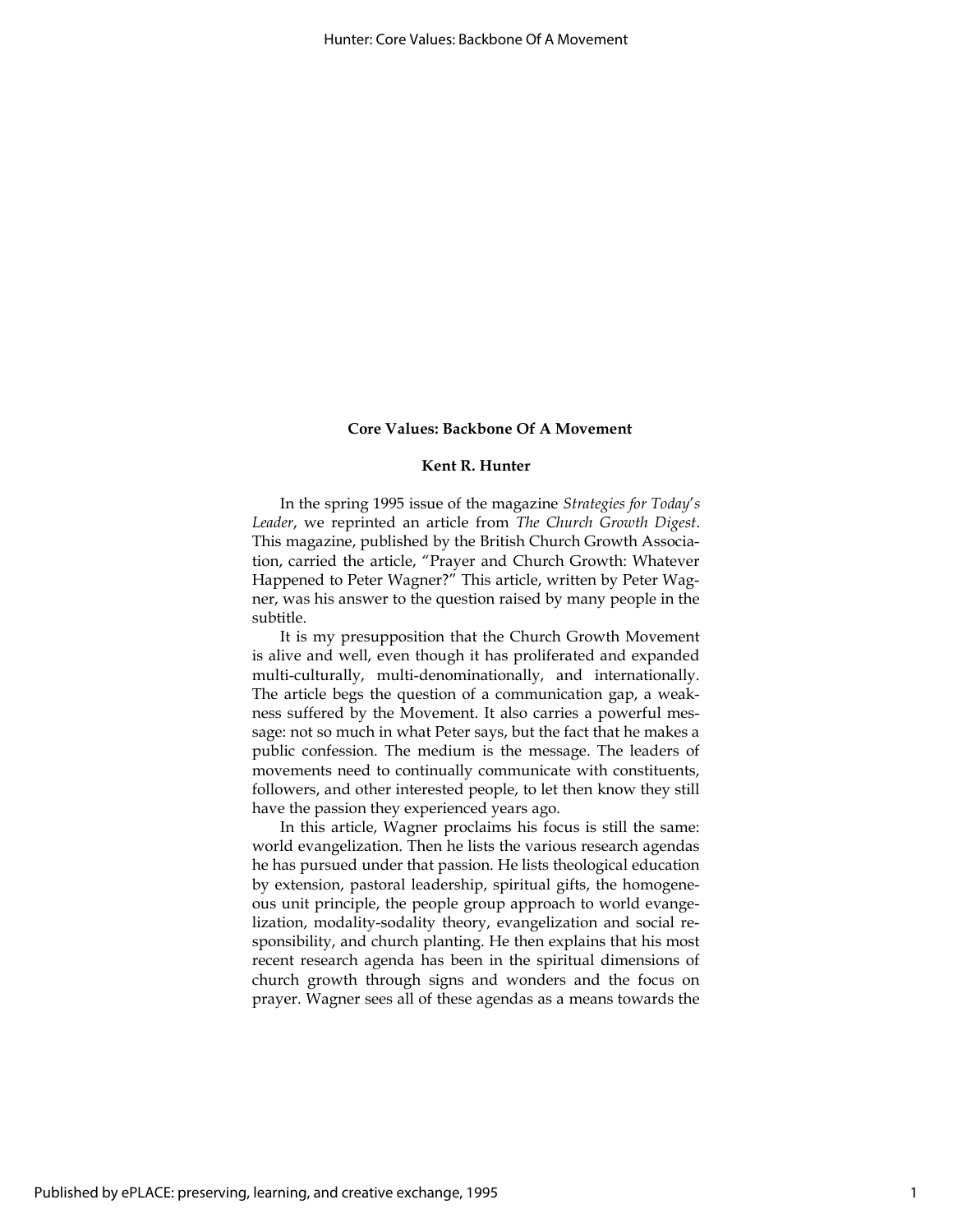6 Kent R. Hunter

end of world evangelization.

### Proliferation

In the last 10 to 20 years, the Church Growth Movement has proliferated in at least three dimensions. First, the Movement has proliferated by topics. In the last decade or so, we have seen church growth leaders concentrate on mega-churches, metachurches, philosophy of ministry, understanding secular people, mission statements, the age wave, builders, boomers, busters, lifestyle evangelism, vision, change, small groups, Sunday schools, breaking barriers, etc.

In a second dimension, there has been proliferation in other ways. Not only was there the founding of the American Society for Church Growth, but there is now also a British Church Growth Association, and India Church Growth Center, Australian Church Growth Center, German Church Growth Association, Church Growth International (David Yonggi Cho—Seoul, Korea) and centers and associations in many other places including Japan, the Philippines, Sweden, South Africa, etc. The phenomenon in the United States, originally centered in Pasadena, California, also has centers throughout the Southwest, Midwest, and the East Coast of the United States.

In a third dimension, there has been proliferation of the Church Growth Movement by influence. The Movement has had its impact and stamp upon many other movements. Through the efforts of Ralph Winter and Donald McGavran, the Lausanne Movement was highly impacted in its early days by church growth thinking. Many of those in the A.D. 2000 and Beyond Movement are highly saturated with church growth thinking. The DAWN (Discipling of A Whole Nation) Movement has been impacted and influenced, as well as motivated by church growth thinking. Ralph Winter started the U.S. Center for World Missions, coming out of the School for World Missions at Fuller Seminary with a high concentration of church growth influence. Today, the worldwide prayer movement is highly saturated with an emphasis on world evangelization.

#### Change And Consistency

A movement must be constantly changing and, at the same time, stay constantly the same. There have been many changes since we formed the American Society for Church Growth. In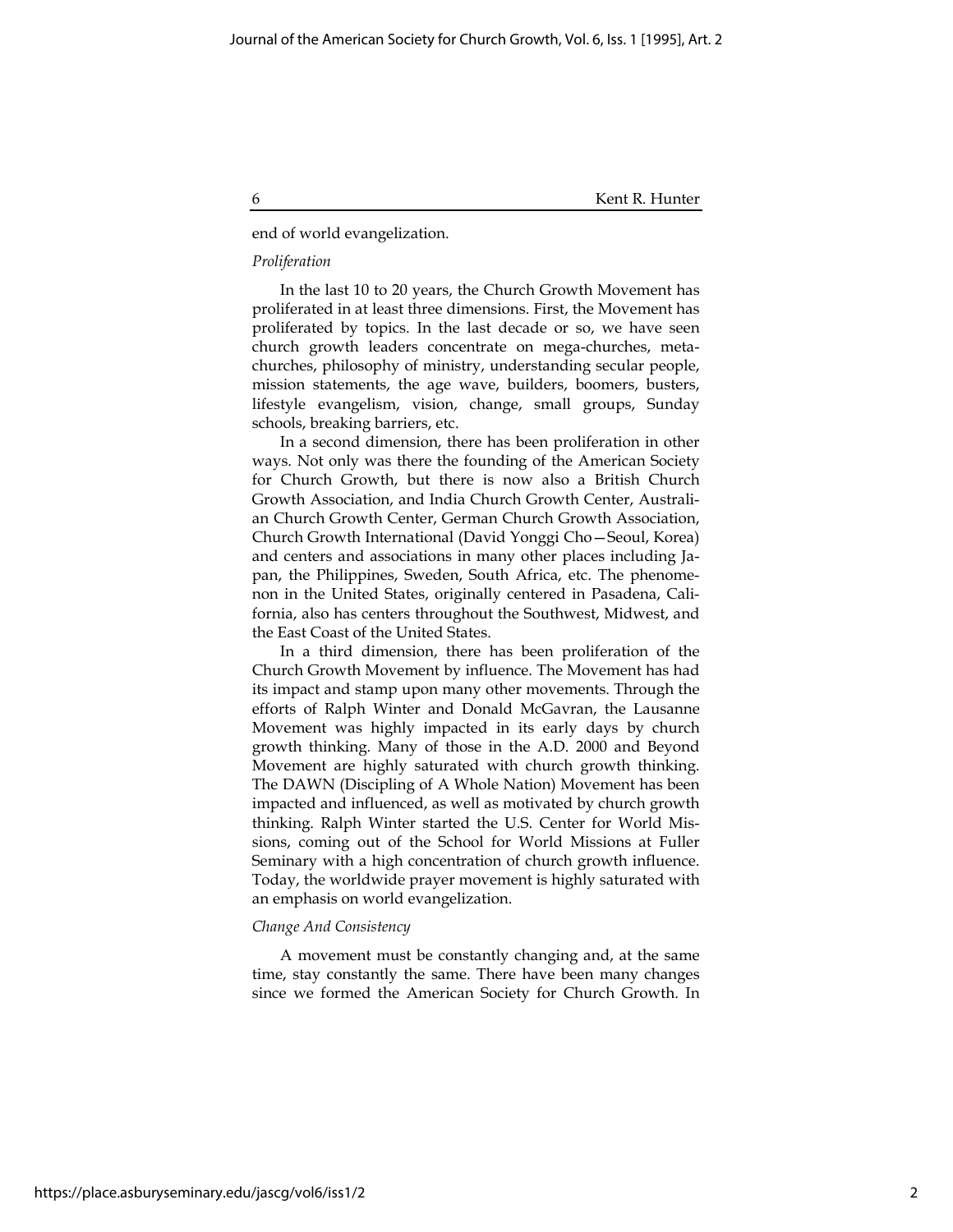fact, it began as the North American Society for Church Growth, registered in the state of California. Today its corporate legal ties are to the state of Indiana and it has been renamed the American Society for Church Growth. In the beginning, the North American Society was a piggyback event of the Fuller Institute. The Fuller Institute, for the time being, is now closed.

Win Arn, one of the early American giants in the Church Growth Movement has rerouted his focus on the age wave. The Fuller Seminary School for World Missions, which was previously the source for church growth training, now shares that role of professional training with many other schools, some of them in California, but others located throughout the country. Gone is the popular magazine Church Growth: America. The Church Growth Bulletin was changed to Church Growth, and then changed to Global Church Growth magazine and is now Strategies for Today's Leader. Donald McGavran has gone to be with the Lord.

What would McGavran say if he were here today? Of course, he would quote Romans 16:20: "By the command of the eternal God, this Gospel must be made known to panta ta ethne." In reflection, it seems quite amazing that Dr. McGavran never got tired of saying that. What's more, those who saw the fire in his eyes, heard the passion in his words, and were moved by the motivation of his spirit, never got tired of hearing it! Herein lies one of the keys to powerful movements.

#### Great people do very few things...very well.

Great movements are movements that do very few things...very well. Just like a laser beam, focused light has enormous power. This is one of the keys to a powerful movement focus.

#### Focus And Flexibility

In I Corinthians 9:22, the Apostle Paul said, "I have become all things to all people that by any means some might be saved." The Apostle was flexible concerning the non-essentials. When he was with the Jews, he would act like a Jew, and when he was with the Gentiles, he would adapt to that culture. However, he was significantly focused on the essentials. In his highly acclaimed practice of church growth, the Apostle Paul literally could not be dissuaded from his mission to share the Gospel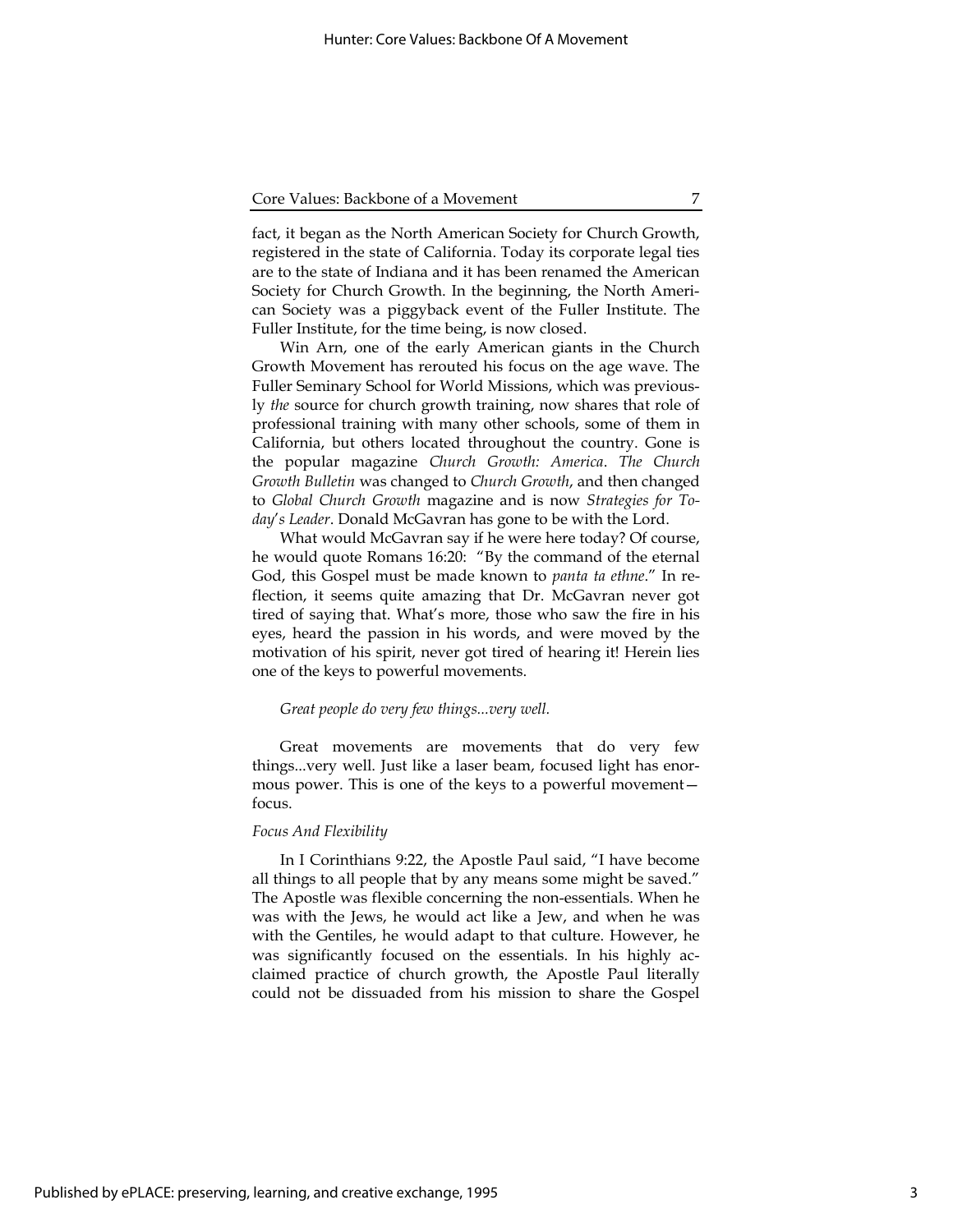with *panta ta ethne* by anything. Nothing could derail his passion: not shipwrecks, enemies, governments, betrayal, dangers in the wilds, or the denomination's initial persistence that Christianity remain a Jewish sect (Acts 15). Without a doubt, the Apostle was focused on core values.

After we printed that article, "...What Ever Happened to Peter Wagner?", I received a phone call from a pastor in a Church of God congregation in Indianapolis, Indiana. He had received his Doctor of Ministry degree at Fuller in Church Growth in the 1980's. His reaction was instructive. He said, "I really needed to hear that." He went on to explain that he had become somewhat lax in church growth, even lazy as he described it. He said that he was subtly discouraged by the fact that he did not hear much from Peter Wagner, or from many of the other practicing church growth people and that they were still committed to the core values of the Church Growth Movement.

This is an interesting contrast to the fact that anyone whoever met Donald McGavran would hear something about how God wants the lost to be found and be brought into the church. How easy it is, perhaps, to assume the obvious and lose touch with the center.

My own pastor is a case in point. He took church growth from Peter Wagner in the 1980's at Fuller. He has a heart for church growth—there is no doubt about that. But, I see him as a person who needs encouragement. He is surrounded by the mundane, everyday challenges of congregational life. He is involved in activities. There is always someone dying who needs to be buried and someone in love who needs to be married. There are classes to teach and messages to prepare. The move from mission to maintenance is so subtle and so easy. It is such a dangerous trap. Reflecting upon the excellent messages of our pastor, one of the members commented to me, "It seems like we hardly ever hear about outreach in the message anymore." I am sure that it is not because my pastor has changed his mind about the primary purpose of the church.

He still has church growth eyes. But he needs to be refocused. He needs to articulate. He probably needs encouragement. He needs a movement that will encourage him.

A movement is only one generation away from extinction. In fact, it may not take a whole generation, since there are dozens of influences that would diffuse, divide, and redirect that focus.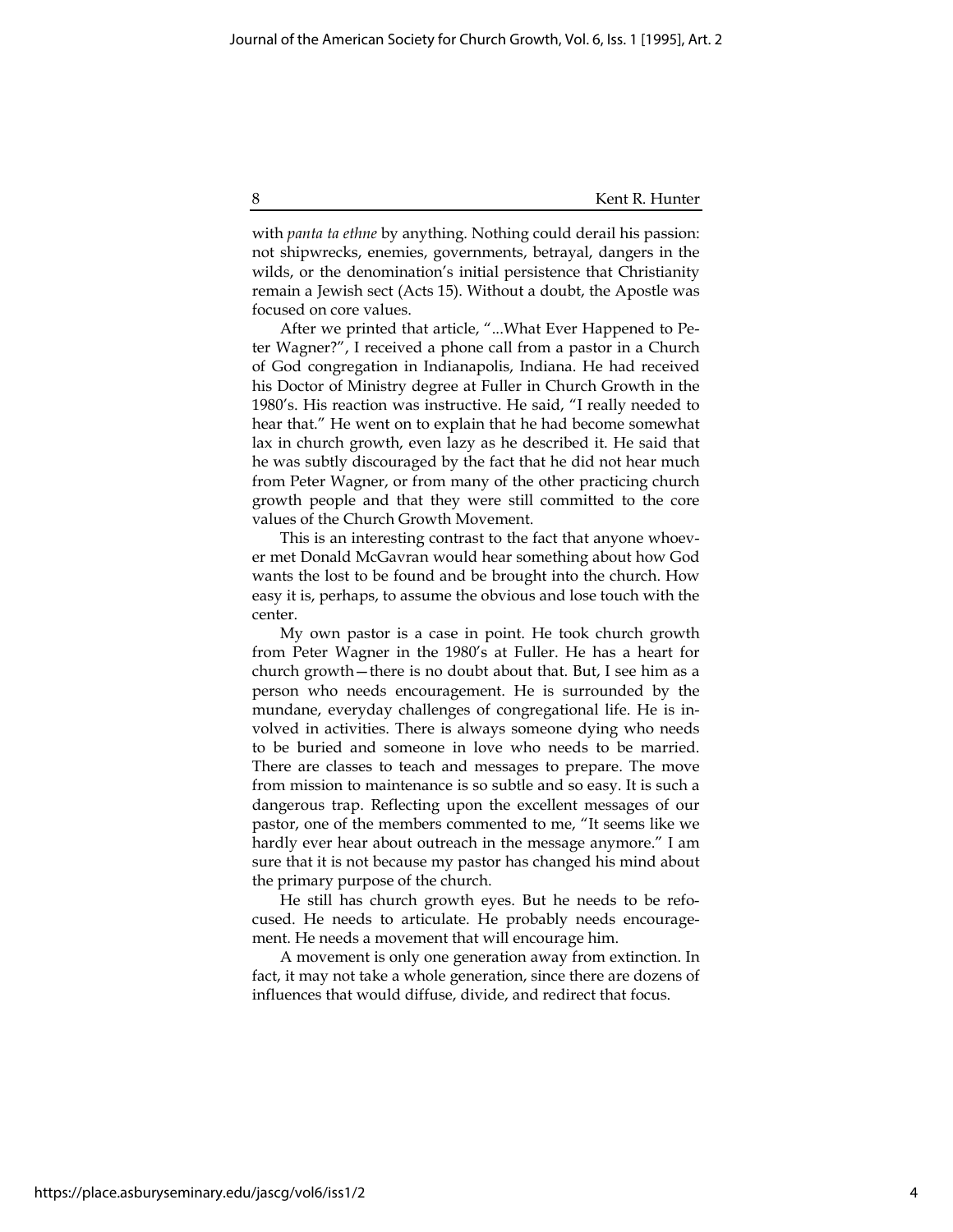The Church Growth Movement is strong in its flexibility of changing agendas, targeting needs, and exploring new areas. However, like the Apostle Paul, the flexibility must be balanced by focus.

#### Core Values

In order to function properly, any movement, like any body, must have a backbone. The backbone of a movement is a set of core values. There are, of course, many core values that are part of the Church Growth Movement. Some of them might be considered to be church growth principles; others might be identified as basic assumptions. Here are a few.

#1: Stay focused. Just because you and l can recite the basics of church growth in our sleep does not mean that those around us are aware of these basic building blocks of church growth. People come and go in our lives and those who are coming need to know the paradigm shift we have experienced. We need to help them experience it also.

My wife discovered this in a painful way when a conflict arose at the staff meeting led by the principal of the school where she teaches. The school has an annual fund-raiser in which it sells apple fritters at the local apple festival. While it is a wonderful event that raises money for the school, gives some I-P exposure to the church, and provides great fellowship and camaraderie for parents who work the project, there are plenty of opportunities toward the discipleship goal that are overlooked. My wife, who is a hopeless fanatic for church growth, suggested that they provide some sort of message to people who buy a fritter. She thought it would be a good idea to print a basic Gospel message on the napkins, and also include the basic information about our church, with an invitation to attend. One of the other teachers, who was heavily involved with the work of the project, felt threatened. She felt my wife was implying the project was a waste of time unless we "beat people over the head with the Bible." What these teachers rediscovered is that not everybody who is on a particular staff shares the same paradigm. Our pastor would say that our church in its varied ministries, including the school, are church growth-oriented. The tension came on a very basic issue between presence evangelism and the desire for persuasion evangelism, making disciples.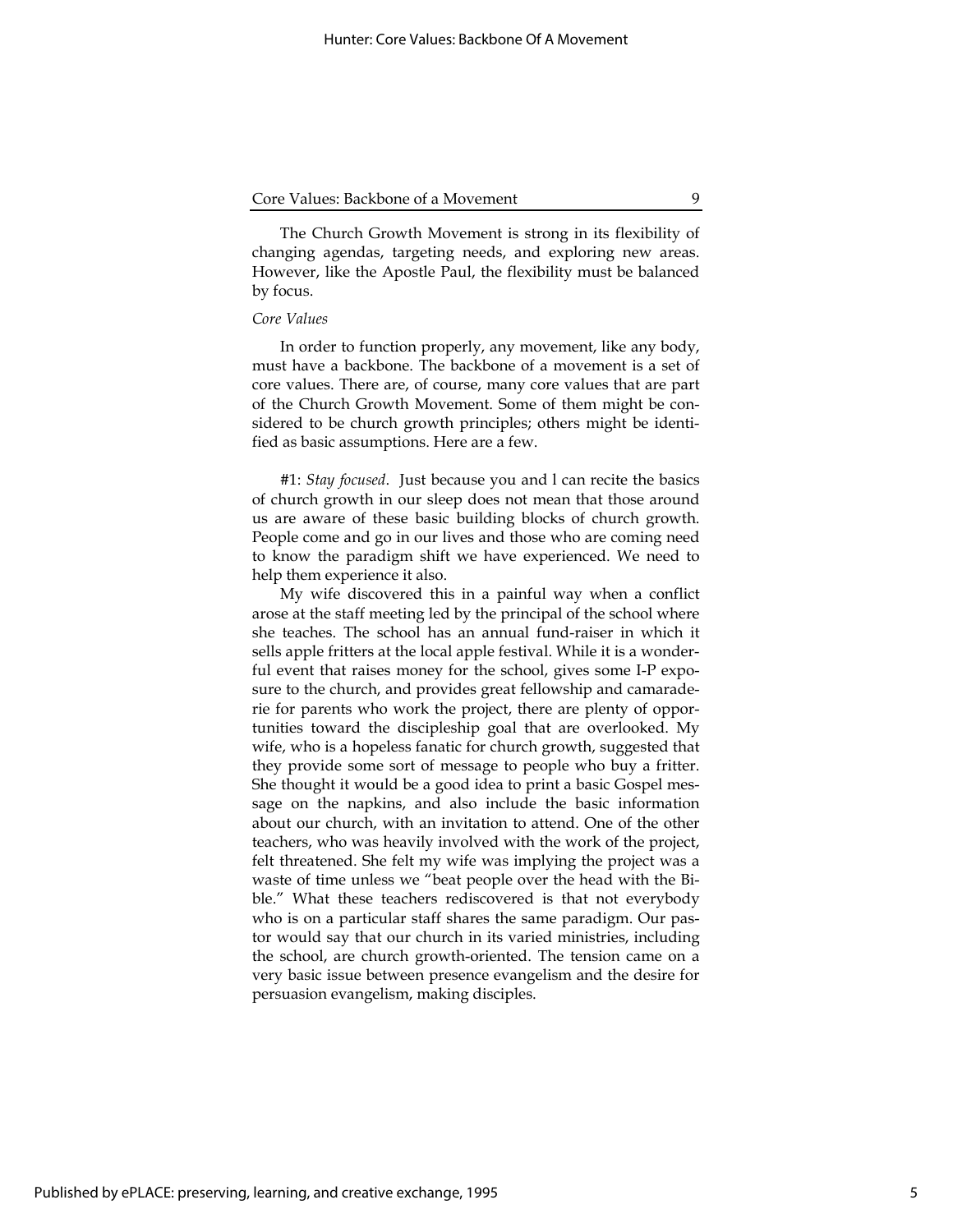10 Kent R. Hunter

It just shows that church growth leaders can never overlook or assume the very basics. One of the challenges of a movement is the "been there, done that" syndrome, in which because at one time, in one era, basics were taught, that is old and out of date. For example, who today is reading Your Church Can Grow: The Seven Vital Signs of a Healthy Church? There is always a next generation, new people, emerging pastors and leaders, who must be introduced to the basics of church growth. In this present era, it is good to see those back-to-the-basics books like Thom Rainer's The Book of Church Growth, my revision and update of Foundations for Church Growth: Biblical Basics for the Local Church, and Elmer Towns' Evangelism and Church Growth Encyclopedia.

#2: Remain flexible. It is important to recognize that the vehicles of a movement change. Institutes, formats of magazines, topics, needs, authors, leaders, agencies, and teachers all change. Wagner shares this in his article by indicting all the different research agendas he has had throughout his past several decades in the Church Growth Movement. At the time of his death, Dr. McGavran was beginning to call church growth itself by different names, including "effective evangelism." Movement leaders can become terribly stuck in a rut if they focus on those issues that are supposed to be flexible. For example, those of us who are authors might write for a certain publishing company for a while, but then discover that that company has lost interest in the church growth agenda, or is suffering from the "been there, done that" syndrome. Today, as in many areas in business throughout the United States, God is raising up new entities that are cutting edge, contemporary-oriented organizations. The major publishing companies of the future may be different than those of the past, just like the major church bodies of the future may not be the mainline denominations we have known in history. The point is that if we focus on the vehicles, we get stuck in a rut, become stale, and lose the vitality of the movement. So, while we must remain focused on the essentials, it is equally important for us to be flexible, "all things to all people," as we treat these means to an end as only temporary.

#3: We believe in the concept of discipling. One of the basic principles of Church Growth is multiplication, with discipleship as the goal. We understand transformational leadership that raises up others and empowers them to do the work of ministry. So, as leaders in the Church Growth Movement, what movement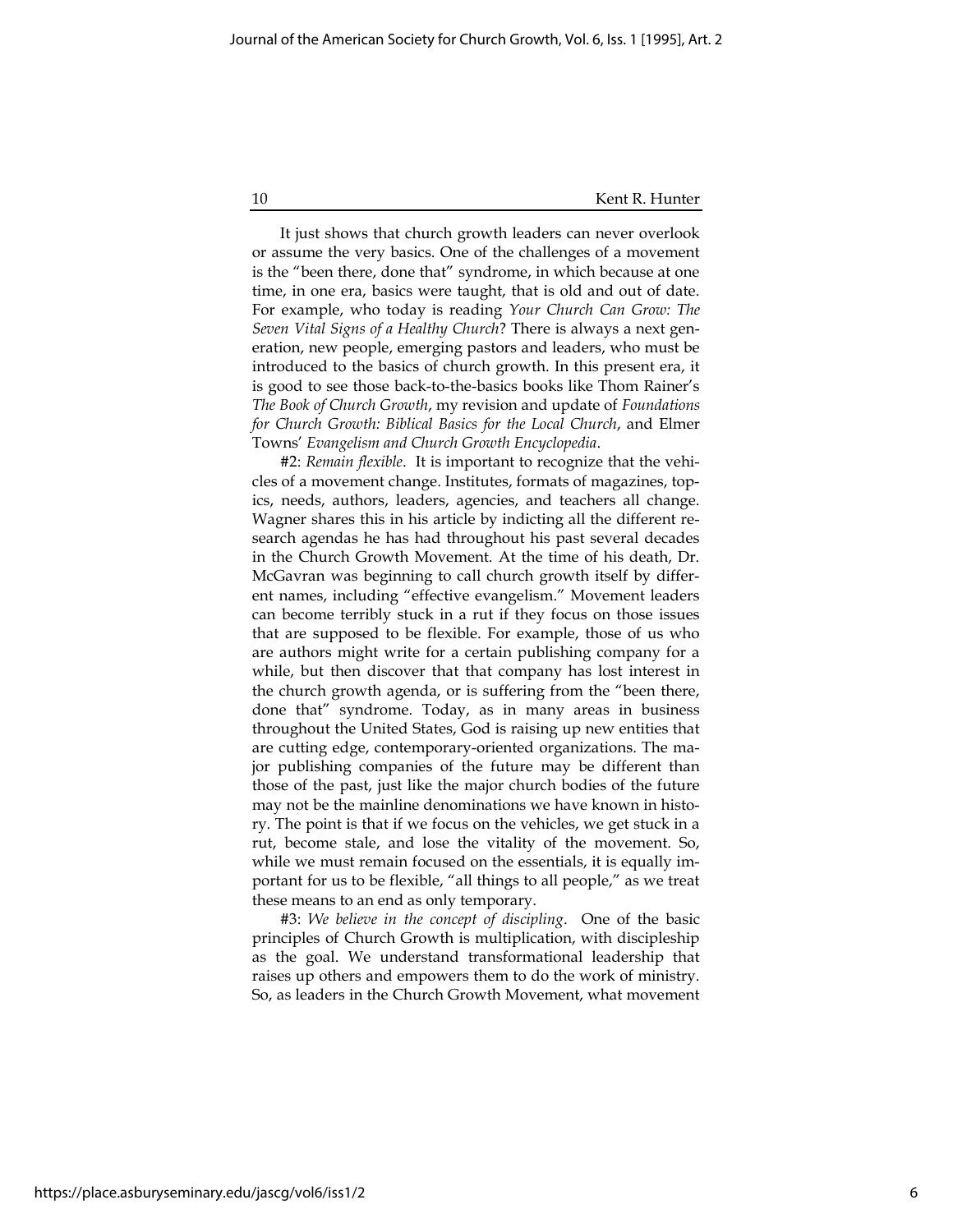people have you identified? What movement people are you mentoring, nurturing?

In the early days of Evangelism Explosion, Dr. D. James Kennedy taught this basic principle: "It is more important to train a soul-winner than to win a soul." Based on the key concept of discipling, Kennedy recognized the importance of always evangelizing other people with someone else at your side. So, what movement person do you have by your side? What person are you discipling, not for activity in ministry, not for training in one of the vehicles of the movement, but what movement person are you empowering for work in the movement?

Years ago, Lyle Schaller approached me and said he felt I had some potential for a consulting ministry. He was aware that through the ministry of the Church Growth Center, a division called Creative Consultation Services had been developed. He asked me if I would like to come along with him and learn from him. I was delighted to receive such an invitation from one of my career-long heroes. Schaller not only modeled his consultation work, but literally gave away everything that he used in consultation. This concept of empowerment is a key value, not only to be taught, but also to be practiced. Leighton Ford in his article, "Jesus as a Model for Leaders," written for the Lausanne magazine, World Evangelization (No. 70, March/April 1995) reflects upon the importance of this aspect of Jesus' style for ministry. If we believe in discipling, we should be doing that, even for the Movement.

#4: Let the heroes speak. Peter Wagner spoke strong words to that Church of God pastor in Indianapolis. They were words that reassured that pastor and reignited his fire. They encouraged him because he realized that Peter Wagner still believed what he had previously taught. The pastor needed to hear it. We can not just assume that people know where we stand or what we do. Our teaching, our books, and our public record must not only include the emphasis on whatever important topic is our present research agenda, but also must reflect and articulate the core values upon which we stand. We can not, we must not, assume that people somehow already know those values—even if we have told them ourselves. Without articulating those values, people get the subtle message from our silence that these are not our driving passions any more, but we have gone on to something else. The medium becomes the message. We need to let our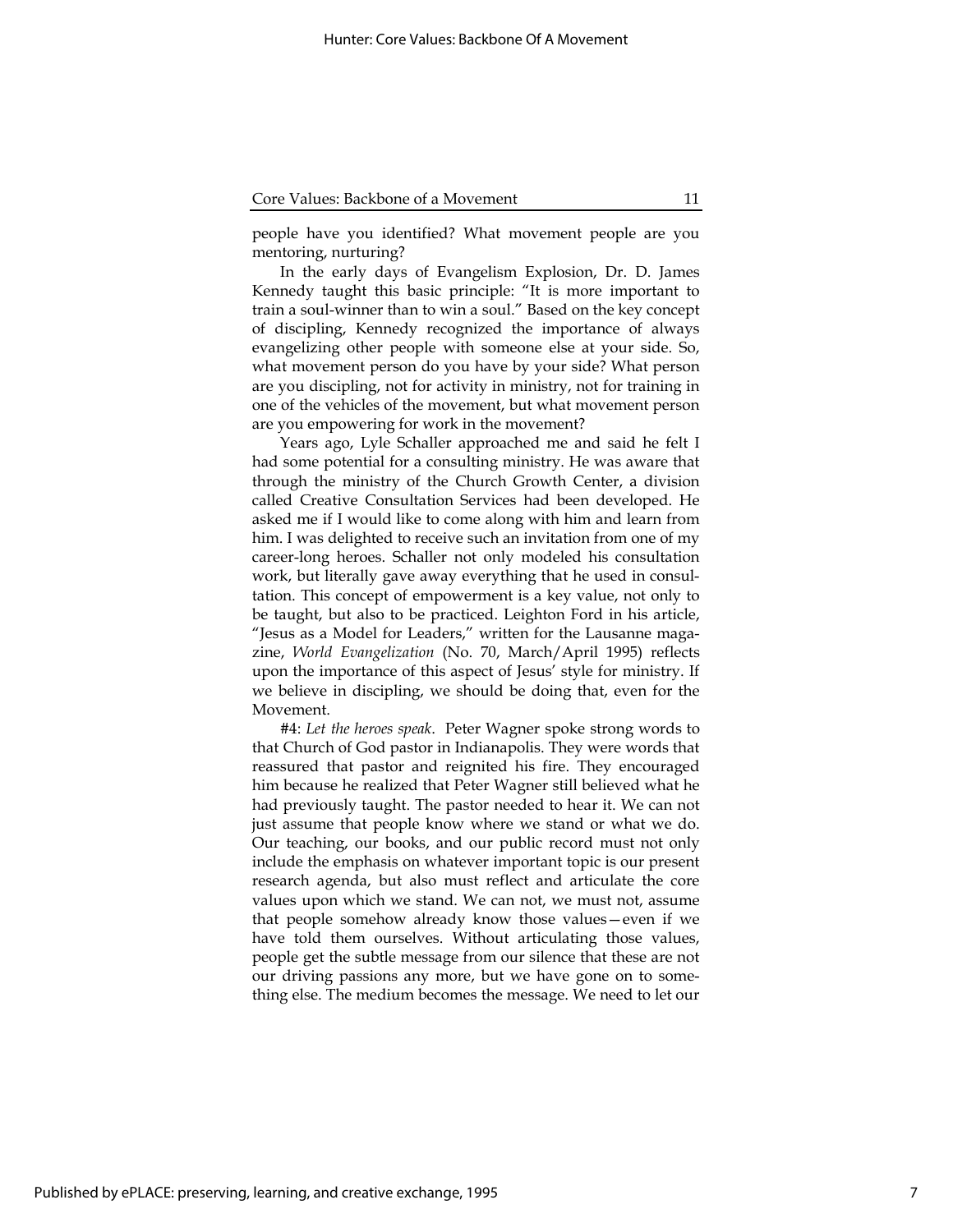heroes speak. This commitment to articulation is one of the core values of the Movement.

#5: The issue of communication. A movement needs strong, repeated, continual communication. One of the values of the American Society for Church Growth meeting is the opportunity for networking. It is a chance to talk with one another, to share, and to communicate what we are doing in our lives. Perhaps this networking is just as important as the excellent presentations by experts on exciting topics. But, in what way can we continue to network between society meetings?

Another aspect of communication is our efforts to declare the Movement. As we write, and as we are involved in public interviews, it is important that you reflect your dependence upon the Movement. Long ago, we were taught that when we begin reading a book, we start by reading about the author on the back cover. We do this so we can understand the perspective from which the writer is coming. This is also true of our audiences. They need to know that we are a part of a Movement and that this Movement is impacting people worldwide. To do so does not make the Movement an end in itself, but helps to sustain the viability of the vehicle by which we can obtain the lofty objectives of church growth.

Another aspect of communication is edification. People involved in a movement, facing many challenges everyday, need to build up and encourage one another. There are many challenges that face movement people. The value of ministry to one another cannot be underestimated. I remember when my ministry went through some very difficult times in the mid-1980's. Our colleague, George Hunter from Asbury Seminary, was a tremendous encouragement to me by simply asking how things were going and indicating prayer support and concern.

That prayer support is another way communication is important. Movement people should pray for one another. What if each of us in the American Society for Church Growth added to our prayer list four other society members that we committed to pray for everyday? That means that four people would be lifting each of us up in prayer on a daily basis.

#6: The challenge to reexamine our motives. This is not a reexamination of our motives in general. We would not be a part of the American Society for Church Growth if we were not motivated to be a part of what God is doing to build His Kingdom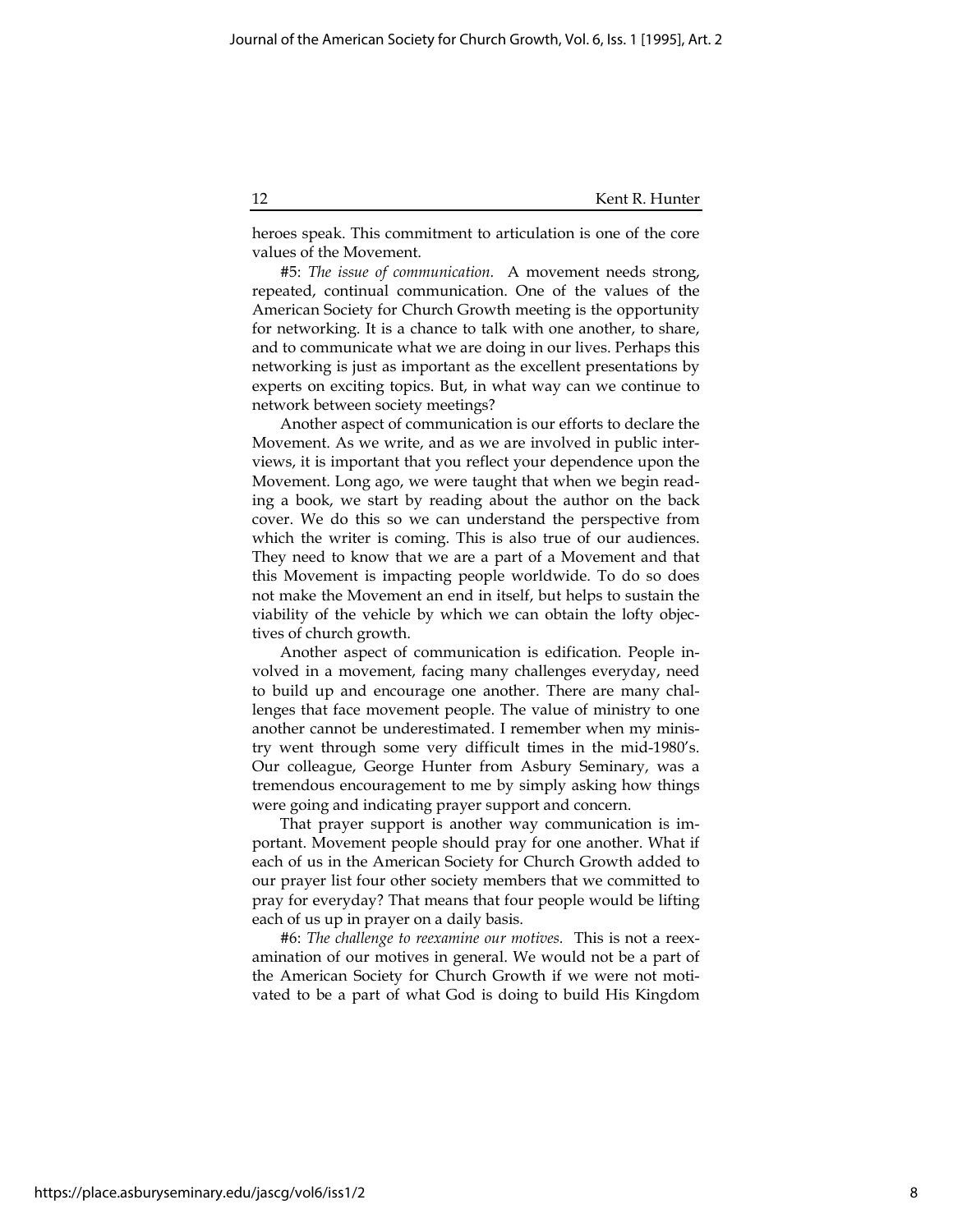through world evangelization. But, on a day-to-day basis, we need to reexamine our motives. While we are constantly trapped in the mundane issues of paying the bills, getting through the course, preparing the speech, developing the seminar, finishing the book or article on time, expanding the ministry, or even as we taste the elements of success, our everyday motives can easily lose sight of the loftier purpose for which we exist and to which we have dedicated our lives. Jesus said, "Whoever among you wants to be great, must be a servant (Mark 10:44)." For those of us who knew Donald McGavran, we experienced greatness personified in humility and servanthood.

In our day-to-day work, it is important to look beyond our own efforts in our own ministries, and continually reflect upon the big picture. This is one of the values of the American Society for Church Growth.

#7: Identify the competition. The enemy is Satan. The battles we face on a personal level are not just in a human dimension, but are principalities and powers. On the movement level we also face spiritual warfare.

The Church Growth Movement will continue to spin off agencies, other movements, leaders, and teachers. They are not competitors. When we look at the A.D. 2000 Movement, DAWN, the Prayer and Fasting Conference, these are not the competition. A movement is, by its very design, a catalytic force. As catalysts, it is our intention to birth new vehicles, cultivate new leaders, pioneer new paradigms, ignite new fires, and explore new horizons. In this sense, movement people are the edge of the cutting edge.

True leadership is influence. As movement people, we must be content with influencing and find our joy and excitement with empowering and raising up others.

#8: Persevere. The word for leader in the New Testament comes from the root word "to persevere." It appears that God, in His wisdom, knows the importance of leaders to be encouraged to persevere. As God spoke to Joshua and the Israelites prior to entering the Promised Land, he encouraged them to be strong and courageous. He is basically encouraging them to persevere. He said they would persevere and they would receive the Promised Land, even though they had to fight for it and there were some giants in the way. He said their strength and courage was based on two factors: He had promised the land and it was as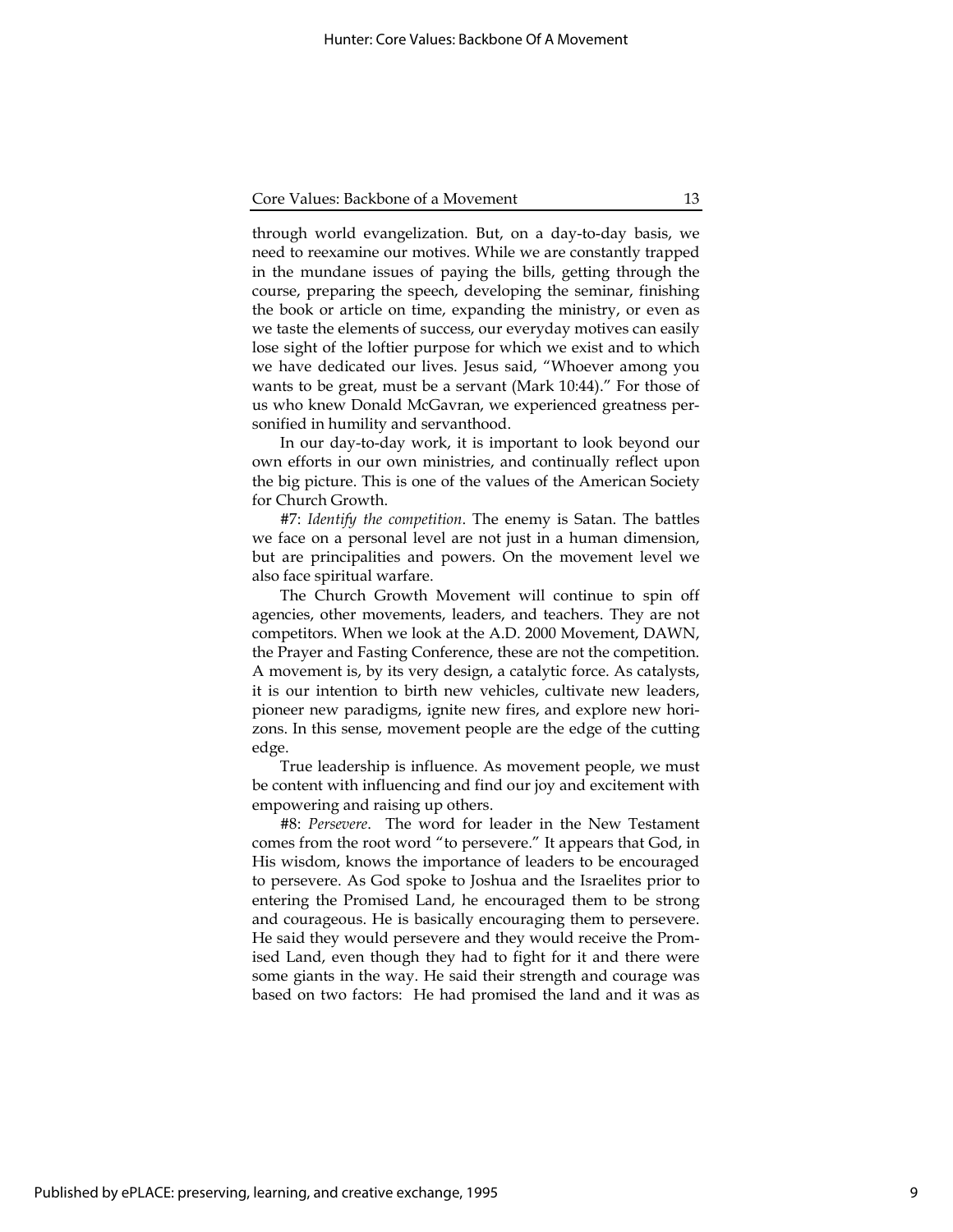14 Kent R. Hunter

good as accomplished, and, He promised He would always be with them. In the same way, Jesus, when He gave the Great Commission command, said He would be with His people...to the end of the age. We also have the assurance that it is a completed task. There will come a time when every knee will bow and every tongue confess that Jesus Christ is Lord. There is a time when the Lamb will sit upon the throne and people from every tribe, language, nation, and race will sing a new song unto the Lamb. It is an accomplished fact and the Lord is with us. To lead is to persevere. Winston Churchill, in one of the shortest speeches ever recorded, profoundly said, "Never, never, never, never, never, give up."

#9: Embrace the Independents. There are those who are church growth-oriented who need to be a part of the Movement. They include people like Bill Hybels, George Barna, Rick Warren, John Maxwell, and others. This is not just to say the American Society for Church Growth or the Church Growth Movement needs these people but it is to say these people need the American Society for Church Growth, as well. They need it because, as key leaders, they need the movement perspective. Being a part of a movement outside of your own ministry provides balance. Each of us knows people in our sphere of influence that could be greatly blessed by that movement perspective. How valuable it would be if we would take time and list those people and give their names and addresses to the American Society for Church Growth to invite them. Why? Not because we are trying to grow the American Society for Church Growth. That is not our business. But because they, like we, need to be movement people.

#10: Never lose sight of the core of the core. The essence of the existence of the Church Growth Movement is not programmatic. It is not a fad. It is not tied to an individual. It is an eternal axiom. It is God's plan for world evangelization. It is God's passion. It is what drove Jesus Christ to the cross. It is what Jesus meant when He told His disciples on Easter evening, "As the Father has sent me, also I send you" (John 20:21). It is the driving force behind the early church in the book of Acts.

God wants the lost to be found and brought into the church. The purpose of the church is to grow: internally and externally. The goal of evangelism is disciples. People without Christ are truly lost. "Jesus Christ is the Way, the Truth, and the Life. No one goes to the Father except by Him" (John 14:6). "For God so